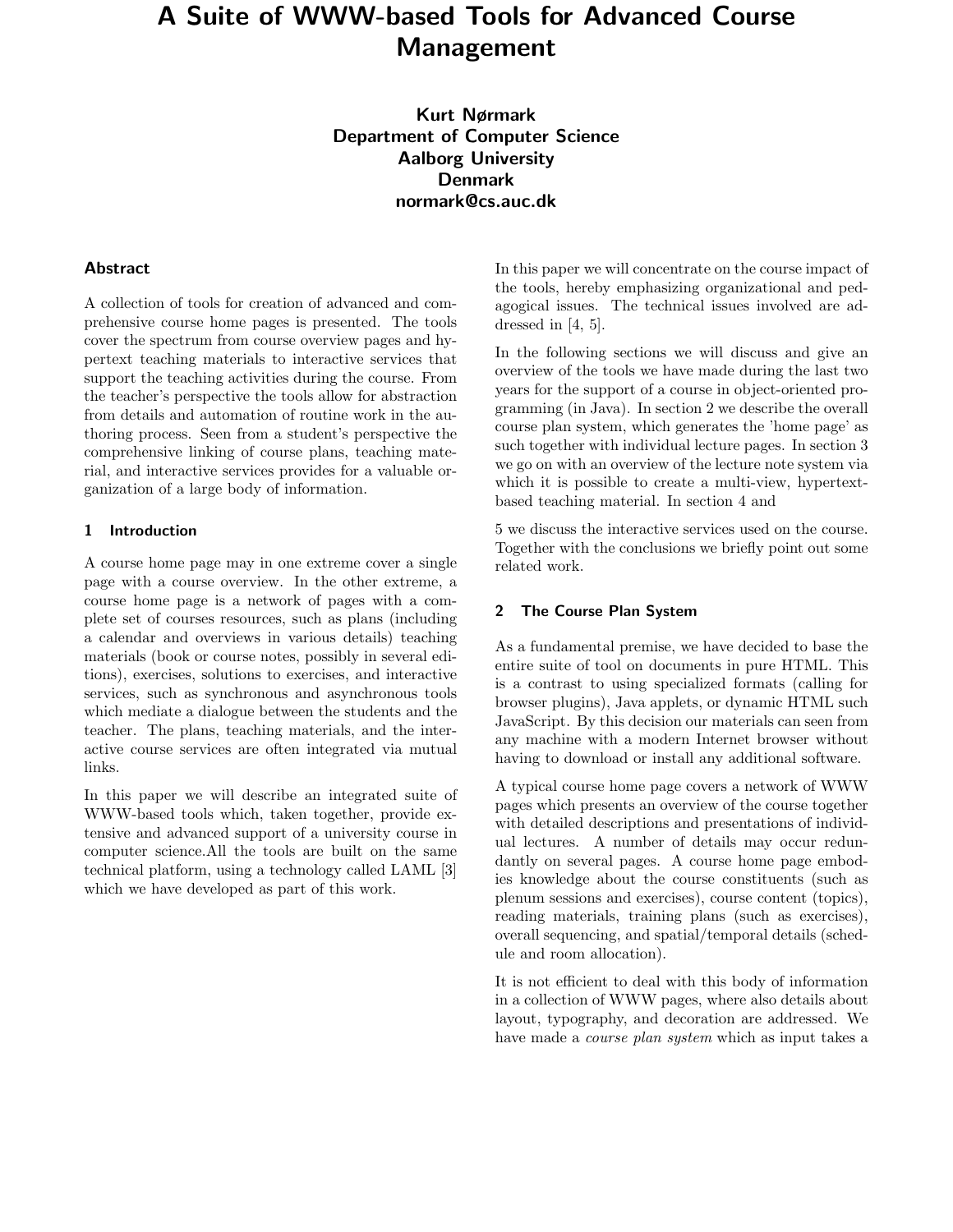

Figure 1: A snapshot of a demo course plan WWW page.

complete and clean course model, and outputs a set of pages representing the 'course home page'. The course model separates relatively stable aspects of a course (such as topics covered) from the more fluctuating aspects (such as room and time information). In that way it becomes much easier to revise the course home page from one year to the next. Figure 1 shows a snapshot of a home page generated by the course plan system.

As one of the novel aspects of the course plan system, all information about time stems from a single list of 'lecture start times' together with additional information about the course model (involving details about the mutual timing of exercises and the plenum lectures). The system uses a central lecture description table which relates particular lectures to topics, times, and rooms. In addition, the table defines the sequencing among the lectures. Several different overviews can be generated, including listings of the course contents and calendar presentations, which plot the lectures into a semester overview calendar (with a possibility of merging calendar entries of other courses, attended by the same students). The generated pages share a common layout, and they include a number of useful standard links to course relevant resources. The lecture pages, which deal with details such as literature and exercises, can be processed individually. Alternatively, the complete set of pages can be regenerated by executing a single command. In the current system the course model is represented and edited in a textual 'programmatic' format.

We are considering a more user friendly (but probably less powerful) supplementary interface based on WWW forms.

# 3 The Lecture Note System

Many teachers use transparencies and slides during a plenum lecture session. Such teaching material is often produced using presentation programs, for instance Powerpoint. Most presentation programs were invented before the advent of the World Wide Web and the Internet. The presentation programs can produce WWW presentable on-line documents, either via common document formats (such as postscript or pdf), via vendor supplied 'browser plug ins', or as bitmapped graphics. However, none of these secondary formats provides for a smooth integration with the rest of the resources on the Internet (for instance the course plan pages discussed above) nor full utilization of the power of hypertext.

We have made an alternative to these presentation programs, which produces slides in HTML as the primary format. The system, called LENO, processes a textual input file in a particular format, and produces a set of HTML pages. The practical processing procedure is similar to old fashioned text formatting, using La-TeX for instance. The input format, which is called LAML (Lisp Abstracted Markup Language) [5] is similar to XML, although different from XML when considering the details. From a technical perspective, the LENO input is a program written in the functional programming language Scheme using a particular library of Scheme functions. As a consequence of this, we can provide programmatic solutions to many routine tasks, because a full-fledged programming language is available anywhere in a document, and any time during the authoring process. For authors with a computer science background this programmatic approach turns out to be an interesting alternative to more conventional approaches, where abstraction and automation facilities are rather limited.

LENO organizes a teaching material as hypertext, centered around annotated slides. The material can be presented at three different levels of abstractions, one of which uses a large font to ease readability using a projector in an auditorium. The other views show the annotations in a separate column of the screen, and in an aggregated view including all slides in a lecture. LENO supports direct inclusion of external, textual material such as program source files. Partial inclusion of a text file as well as superposition of colors on the included text is also supported. The external material is taken from the input file when the HTML files are generated. This facility prevents a proliferation of different versions of the material. A trail facility makes it possible to make special blends of slides from different lectures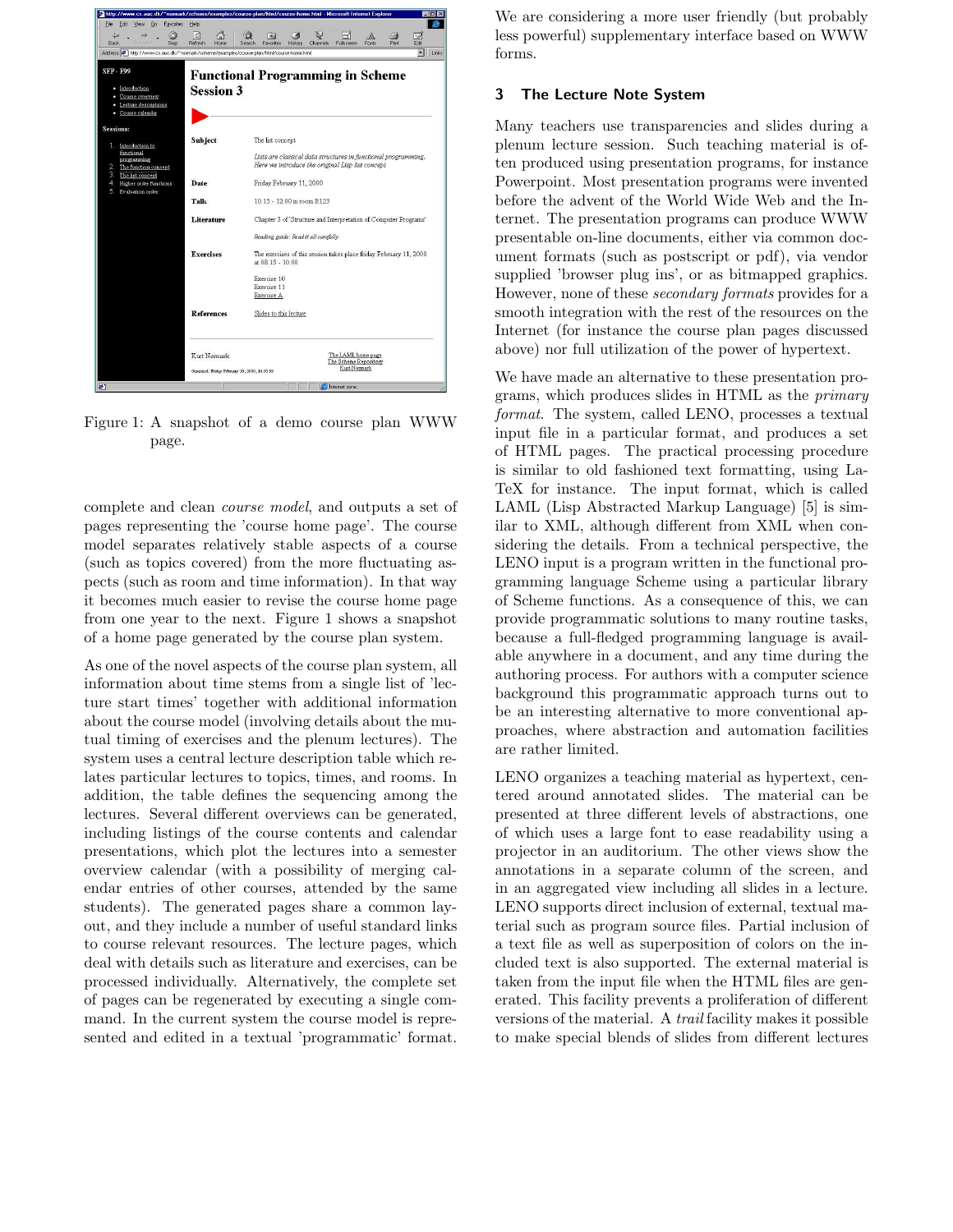without any replication of material. The trails are represented as HTML frame pages which refer to already generated pages. Exercise pages, exercise solutions and overviews of exercises are also integrated with LENO. LENO makes it possible to open up for the exercise solutions at appropriate points of time. As an advanced feature, we can integrate the exercise part of the system with synchronous and asynchronous tools for management of the student's work with exercises (see section 4). Finally, LENO supports flexible keyboard navigation from page to page in selected browsers (realized via a simple JavaScript program). This turns out to be an essential facility when LENO is used for presentation of many slides during a lecture (but it also slightly compromises our ideas of using plain and simple HTML).

On the negative side, the graphical illustrations in LENO are rather primitive, because they are based on the image tag in HTML (which can present bitmapped graphics in the gif or jpg formats). It is hard to avoid scrolling of pages containing a single slide because of variations among browsers, browser setup, and screens. This is often a source of frustration. Similarly, paper hardcopies of the material (printed from a browser) are problematic. As a consequence of this we plan to make a special printed edition via a bridge from LENO to a conventional text formatting system such as LaTeX.

Based on our own experience with LENO we find that the virtues from above outweigh the deficiencies.

## 4 Synchronous Exercise Management

Following each lecture, the students carry out some concrete and practical exercises. During the exercises the students get help and advice from the teacher of the course and a number of teaching assistants. Due to the problem-oriented and project-organized teaching model at Aalborg University [2] the students are located in many small group rooms (with 6-7 students in each room). In this particular course, there were 25 groups, three teaching assistants, and the typical exercises involved practical programming in Java.

It is a major challenge to manage an exercises session which follows the setup described above. We do not know which of the groups work actively on the exercises, and it not trivial to ensure that a group of students get help when it is needed. Furthermore, it is difficult to evaluate the outcome of an exercise session.

In order to deal with these problems we have created a WWW-based interactive exercise manager. The manager presents itself as a small frame, which sticks to the window in which the exercise formulation is shown. Figure 2 shows an example. LENO (see section 3) can be set up to generate the underlying frame set. The exercise manager tool allows the students to send brief,



Figure 2: A snapshot of the exercise manager as attached to the bottom of a LENO generated exercise formulation.

one-line messages of particular types to the teacher via the WWW server.

The students use the exercise manager to send a start message when they start working on a particular exercise. If they encounter a problem they send an exercise question message together with a brief explanation of the problem. When a group of students get help they send a message of the type 'got help'. This makes the previous questions disappear from the overviews, which are regularly consulated by the teachers. Finally, the students send an exercise finish message when they are done with the exercise. As a variant, the students can send a 'gave up' message. The students are asked to explain the outcome of the exercise in the message field.

The students are encouraged to use the exercise manager via three different incentives. First, the students cannot ask for help via the system before they have sent a start message; Second, when the students send a question via the system, a teaching assistant will strive to visit the students within a few minutes; And third, the students get access to the teacher's solution (via 'opening of a link') when they claim to have solved the exercise successfully.

From a teacher perspective the exercise manager provides various useful overviews. As an example, the teacher can get access to a list of groups that are active at a given point of time. Similarly, the teacher, who services particular groups, can get a concise overview of the groups who need help. Only the latest, non-serviced questions are shown in the overview, and only messages from the particular groups, to which the teacher is al